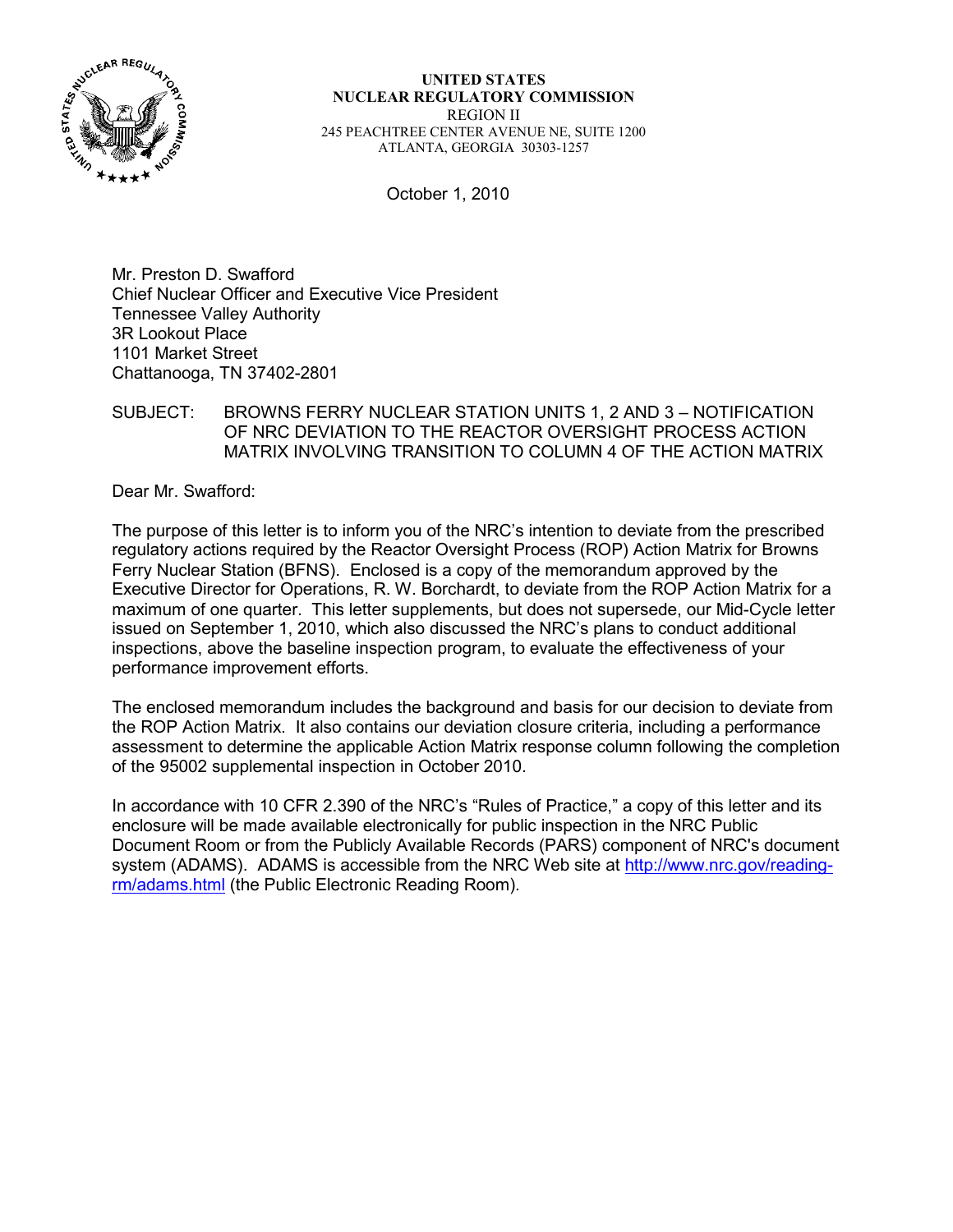If you have any questions regarding this letter or the enclosed memorandum, please contact Mr. Eugene Guthrie at (404) 997-4662.

Sincerely,

# */RA By V. McCree For/*

 Luis A. Reyes Regional Administrator

Docket Nos.: 50-259, 50-260, 50-296 License Nos.: DPR-33, DPR-52, DPR-68

Enclosure: As stated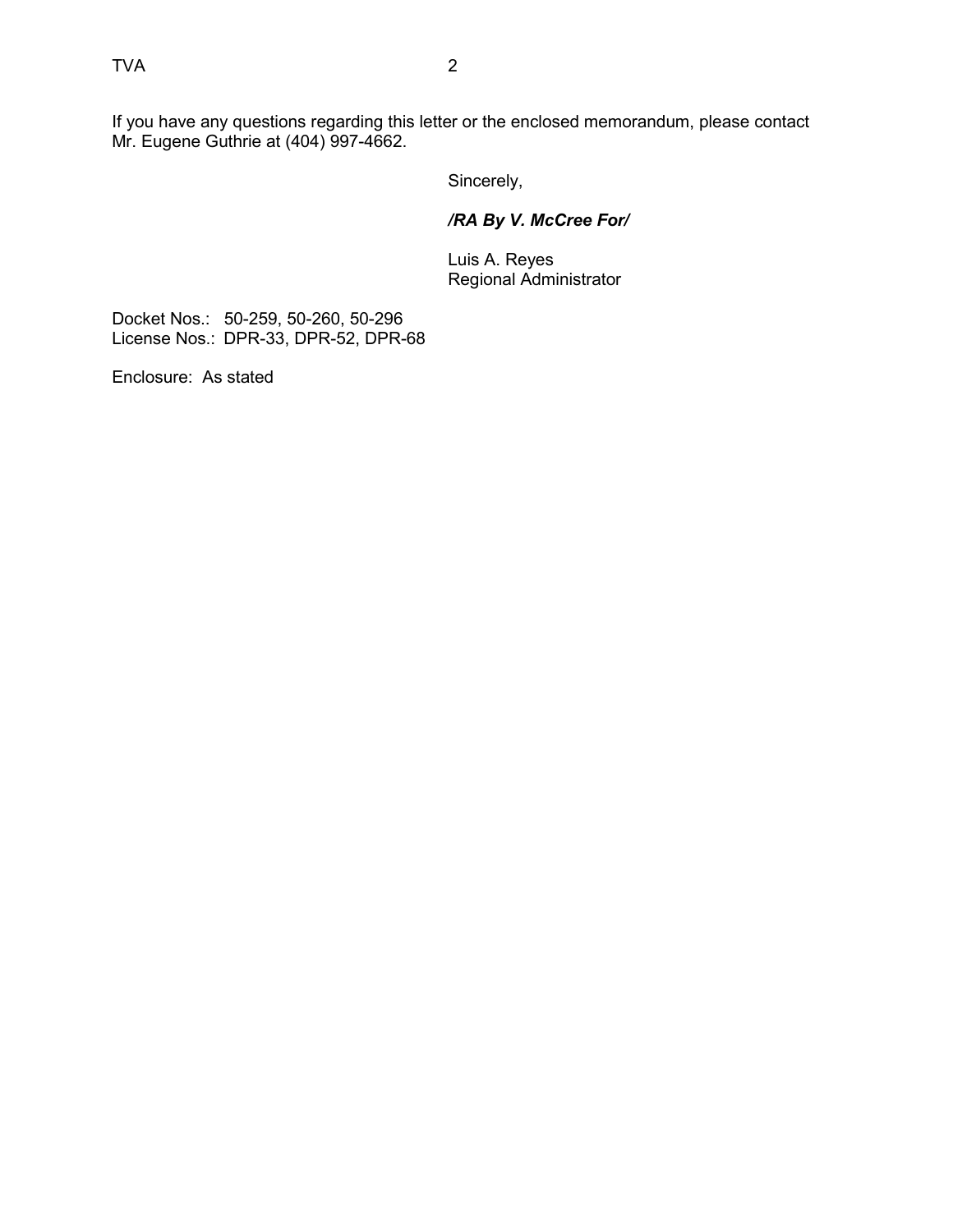If you have any questions regarding this letter or the enclosed memorandum, please contact Mr. Eugene Guthrie at (404) 997-4662.

Sincerely,

### */RA By V. McCree For/*

 Luis A. Reyes Regional Administrator

Docket Nos.: 50-259, 50-260, 50-296 License Nos.: DPR-33, DPR-52, DPR-68

Enclosure: As stated

X PUBLICLY AVAILABLE G NON-PUBLICLY AVAILABLE G SENSITIVE X NON-SENSITIVE ADAMS:  $\square$  Yes ACCESSION NUMBER:  $\qquad \qquad$  X SUNSI REVIEW COMPLETE

| <b>OFFICE</b>       | RII:DRP              | RII:DRP  | RII:DRP          | <b>RII:DRS</b>   | <b>RII:ORA</b>     |                   |                   |
|---------------------|----------------------|----------|------------------|------------------|--------------------|-------------------|-------------------|
| <b>SIGNATURE</b>    | /RA By EGuthrie for/ | /RA      | /RA?             | /RA/             | /RA?               |                   |                   |
| <b>NAME</b>         | DArnett              | EGuthrie | LWert            | CMiller          | VMcCree            |                   |                   |
| <b>DATE</b>         | /2010<br>9/30/1010/  | 9/30/10  | 9/30/10          | 9/30/10          | 9/30/10            |                   |                   |
| <b>E-MAIL COPY?</b> | YES<br>NΟ            | YES      | <b>YES</b><br>NO | <b>YES</b><br>NO | <b>YES</b><br>NO I | <b>YES</b><br>NO. | NOI<br><b>YES</b> |

OFFICIAL RECORD COPY DOCUMENT NAME: G:\BF DEVIATION LETTER- ENCLOSURE.DOCX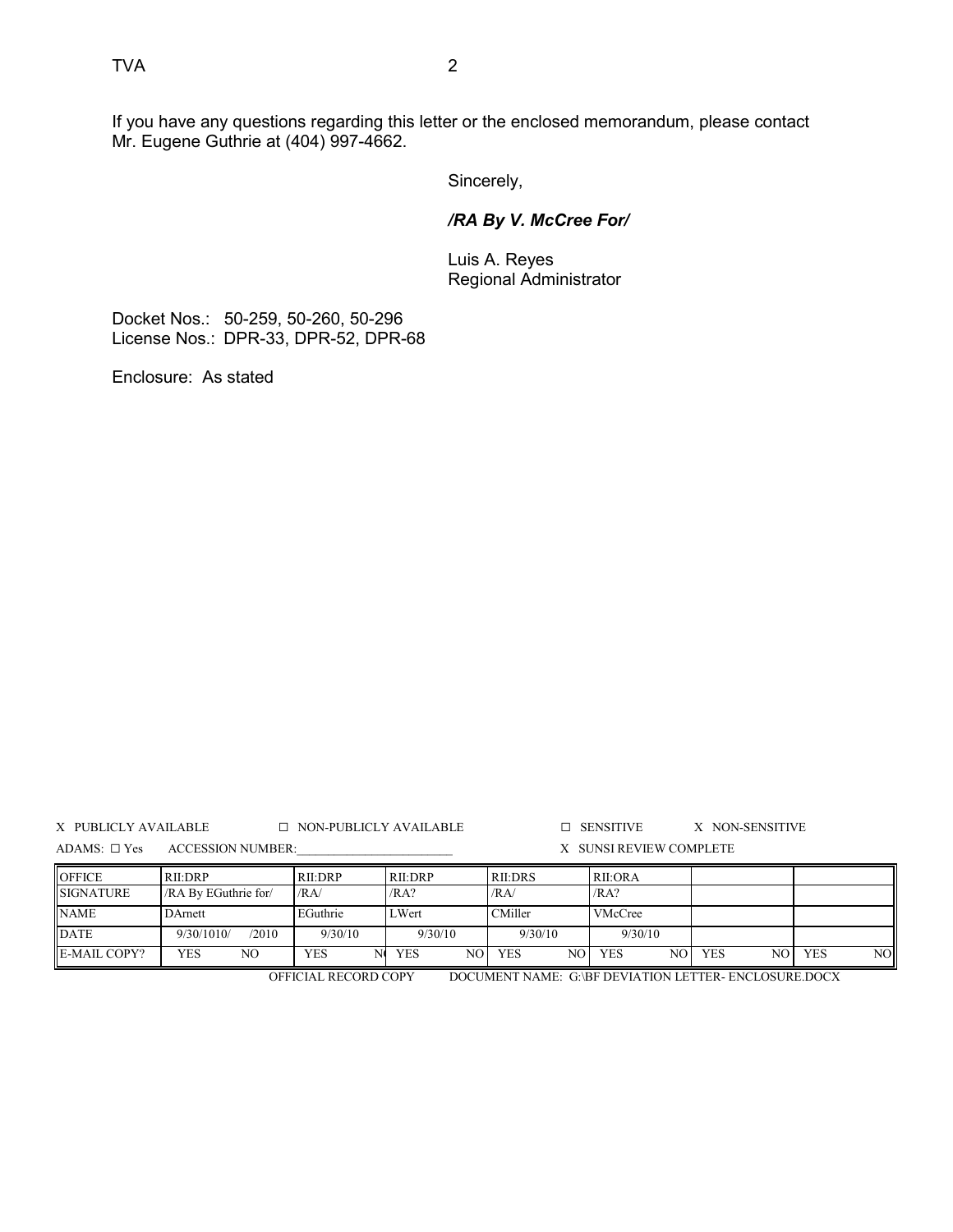

#### **UNITED STATES NUCLEAR REGULATORY COMMISSION**  REGION II 245 PEACHTREE CENTER AVENUE NE, SUITE 1200 ATLANTA, GEORGIA 30303-1257

September 29, 2010

| MEMORANDUM TO: | R. W. Borchardt<br><b>Executive Director for Operations</b>                                                |
|----------------|------------------------------------------------------------------------------------------------------------|
| THRU:          | Eric J. Leeds, Director /RA/<br>Office of Nuclear Reactor Regulation                                       |
| FROM:          | Luis A. Reyes /RA/<br>Regional Administrator                                                               |
| SUBJECT:       | REQUEST FOR DEVIATION FROM THE REACTOR OVERSIGHT<br>PROCESS ACTION MATRIX FOR BROWNS FERRY UNITS<br>1, 283 |

This memorandum requests your approval to deviate from the regulatory actions prescribed by the Reactor Oversight Process (ROP) Action Matrix. The Action Matrix includes a range of licensee and NRC actions for varying levels of licensee performance. As of September 30, 2010, the quantity and significance of performance indicators and inspection findings at Browns Ferry Units 1, 2, and 3, would normally support the NRC actions specified in the Multiple/Repetitive Degraded Cornerstone column of the Action Matrix. However, I believe the actions prescribed by the Degraded Cornerstone column are more appropriate for the demonstrated level of safety performance at this facility. Inspection Manual Chapter 0305 "Operating Reactor Assessment Program," acknowledges that there may be rare instances in which the actions prescribed by the Action Matrix may not be appropriate. Therefore, the purpose of this memorandum is to discuss the need to deviate from the actions required by the Action Matrix for Browns Ferry Units 1, 2, and 3 for a maximum of one quarter in which a 95002 inspection will be completed and a follow-up assessment will be performed to determine the applicable Action Matrix response column.

#### **Background**

In April 2010, Tennessee Valley Authority (TVA) was issued one Yellow and one White violation related to the fire protection program applicable to Browns Ferry Units 1, 2, and 3. As a result, all three units shifted from the Licensee Response column to the Degraded Cornerstone column of the ROP Action Matrix. Because the finding was identified in October, 2009 , the transition of each unit to the Degraded Cornerstone column became effective in the fourth quarter of 2009.

CONTACT: Eugene F. Guthrie, DRP/PB6 (404) 997-4662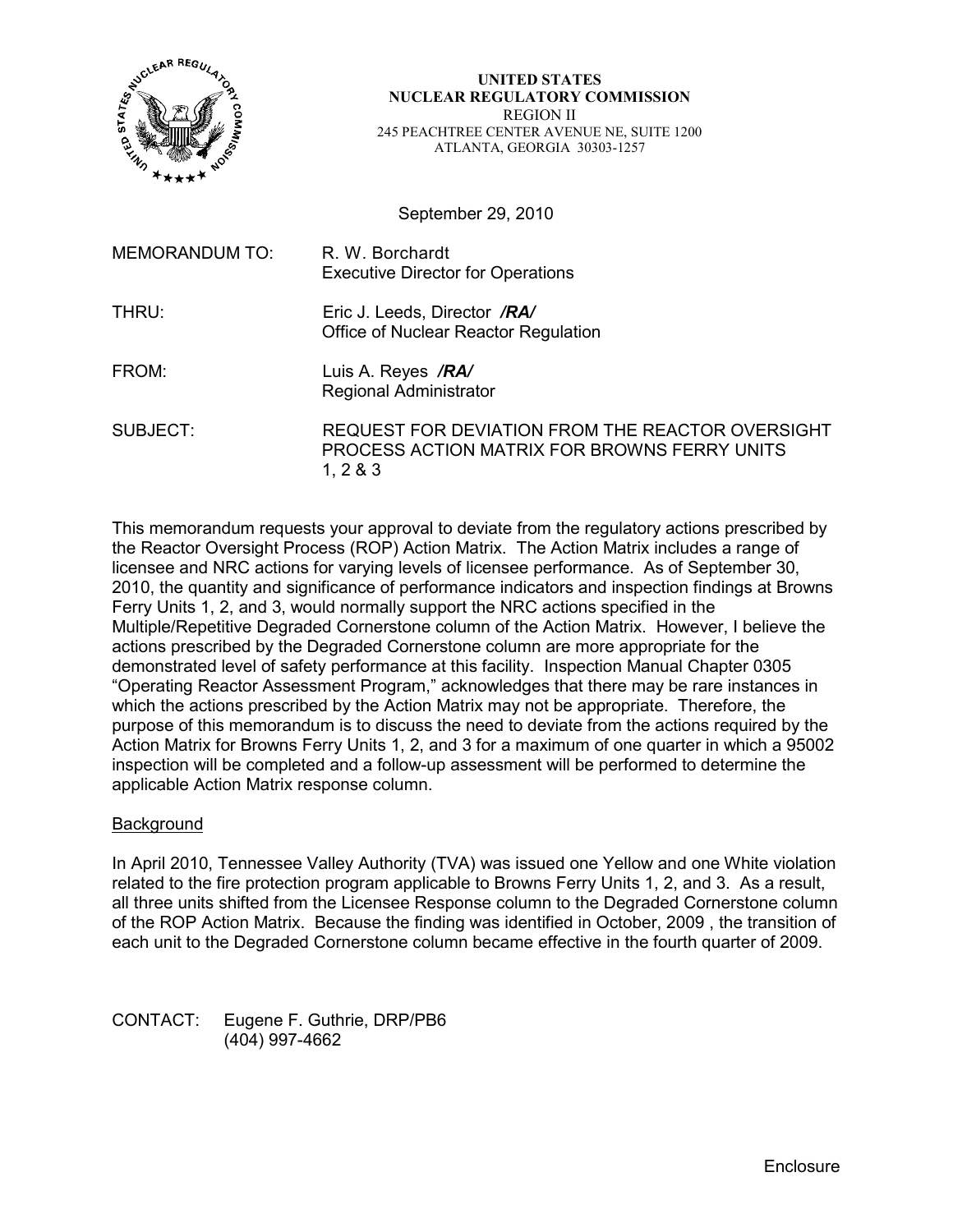When the apparent violations were identified by the NRC, TVA immediately took actions to restore compliance and began the process of identifying short and longer term actions to correct and prevent recurrence of these violations. The licensee's efforts have been extensive and include a root cause analysis, third-party reviews, and a safety culture assessment.

Subsequently, TVA representatives verbally informed Region II that they will complete preparations for the NRC to conduct a supplemental 95002 inspection late in the third quarter of CY2010. However, due to the large regional inspection workload and the high number of other previously scheduled NRC and licensee activities at Browns Ferry, Region II was not able to schedule the inspection prior to the end of September 2010. As a result, Browns Ferry will remain in the Degraded Cornerstone column for more than four consecutive quarters and, in accordance with IMC 0305, all three Browns Ferry units should transition from the Degraded Cornerstone column of the Action Matrix to the Multiple-Repetitive Degraded Cornerstone (Column 4) as of October 1, 2010.

For the reasons described below, Region II does not believe that placing Browns Ferry Units 1, 2, and 3 in Column 4 is warranted and requests your approval to deviate from the ROP Action Matrix. This deviation is deemed necessary to provide reasonable time for the licensee to complete quality preparations for a 95002 inspection and assessment effort as well as allow Region II to schedule and conduct the supplemental inspection. Region II has currently scheduled the 95002 inspection to begin in mid-October 2010.

### Basis for Deviation

The primary basis for a transition to the Repetitive Degraded Cornerstone column is that the original findings placing the Units in the Degraded Cornerstone Column will not be closed at the end of four (4) consecutive quarters following the entry into the Degraded Cornerstone column. The licensee will have completed all their required actions to support the performance of a 95002 inspection by the end of the fourth consecutive quarter of being in the Degraded Cornerstone of the Action Matrix. However, the inspection will not be completed by the region until the following month.

There have been no additional findings since the issuance of the original violations that contribute to the assessment of the applicable Action Matrix column. Also, there is no other indication that licensee safety performance has degraded in a manner that would warrant placement in the Repetitive Degraded Cornerstone Column.

The length of this request is for a maximum of one quarter. A 95002 inspection will be completed and a performance assessment will be performed before the end of the fourth quarter, CY2010 to determine the applicable Action Matrix response column.

IMC 0305-04, Definitions, 04.14, Repetitive Degraded Cornerstone was interpreted incorrectly. As a result, the licensee and Region II initially planned and scheduled activities commensurate with meeting a milestone of December 31, 2010, versus September 30, 2010. NRR recognizes the necessity for clarification of IMC 0305 requirements and basis for the requirements.